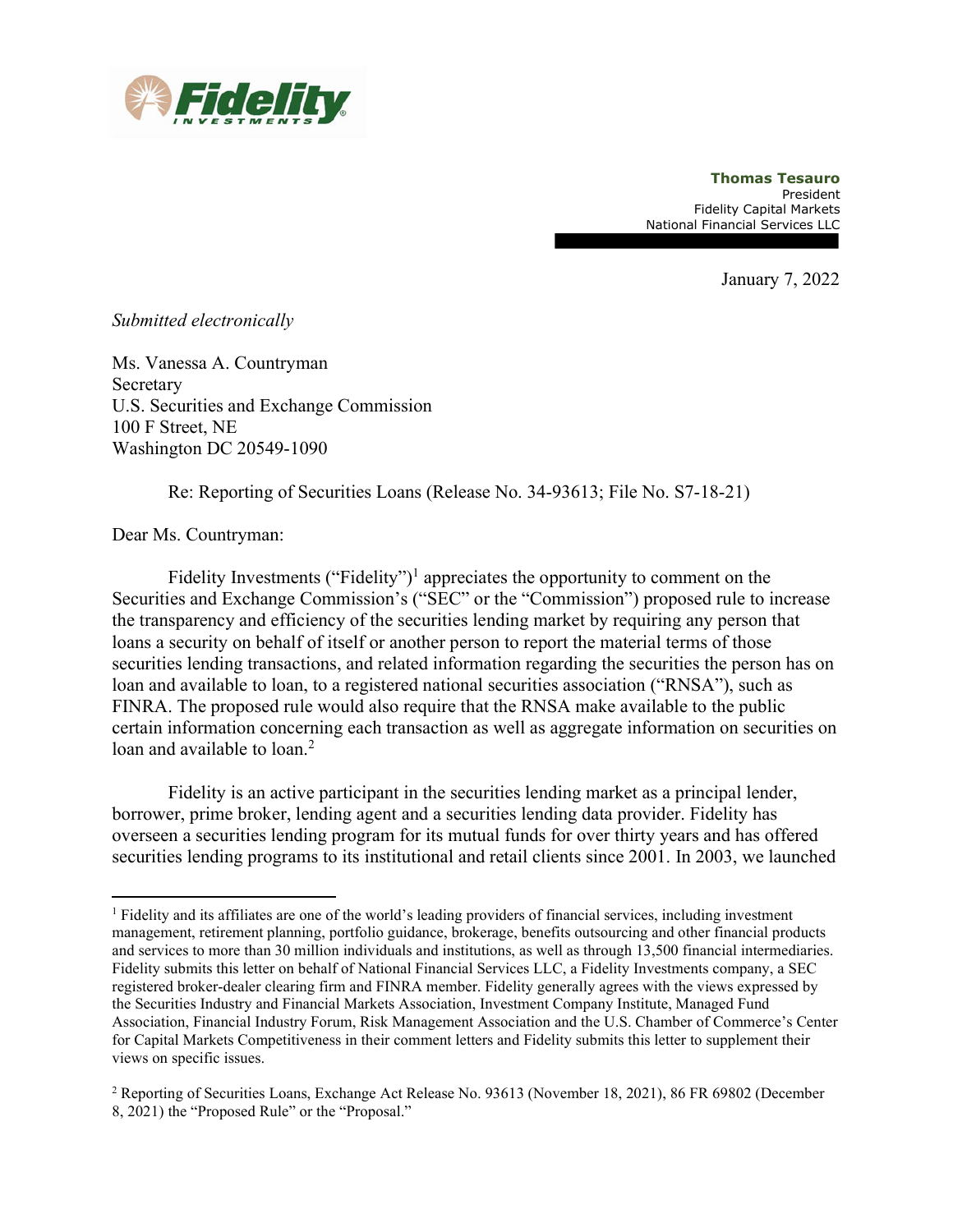Ms. Vanessa A. Countryman Page 2 January 7, 2022

a prime brokerage business and in 2019 started an agency lending business. Fidelity has also developed PB Optimize, a proprietary portfolio finance and treasury management solution for institutional investors, that provides, among other items, securities lending data, benchmarking, custom analytics and streamlined workflow solutions.

Fidelity supports greater transparency in stock loan transactions. Transparency gives owners of securities a better sense of their security's true value in the stock lending market and the ability to compare providers based on common metrics. Fidelity offers transparency in stock loan transactions today across our retail and institutional platforms. For institutional customers, PB Optimize was designed to provide transparency into dealer spreads. For retail customers, Fidelity discloses the rate that is paid, or charged, to the retail customer respectively either to lend securities using Fidelity's fully paid lending program or to borrow to affect a short sale by way of Fidelity's margin account agreement.

Fidelity supports enhancements to securities loan transparency that are clearly defined and provide investors and the marketplace meaningful information on securities lending transactions. Our comments on the Proposal focus on the following areas:

- The SEC should exclude short positions from the Proposed Rule;
- The reporting timeframe for transactions should be no earlier than end of day;
- The SEC should clarify the scope of the Proposed Rule, particularly with regard to: (i) potential extra-territorial application; (ii) the definitions of what is considered a "securities loan" and what is "available to lend;" and (iii) the time a loan may be considered "effected" for purpose of reporting;
- The SEC should provide market participants additional time to respond to the Proposal, and should undertake an outreach campaign to further understand the impact of the Proposal on the marketplace; and
- The SEC should provide a minimum two-year implementation period for any final rulemaking and issue any necessary guidance to implement the Proposal a full year prior to the implementation date.

Each of these points are discussed further below.

# The rule should exclude short positions.

As currently drafted, the Proposed Rule's reporting requirements would apply to any "person," as defined under Section  $3(a)(9)$  of the Exchange Act<sup>3</sup>, that loans a "security," as



 $3$  15 U.S.C. § 3(a)(9).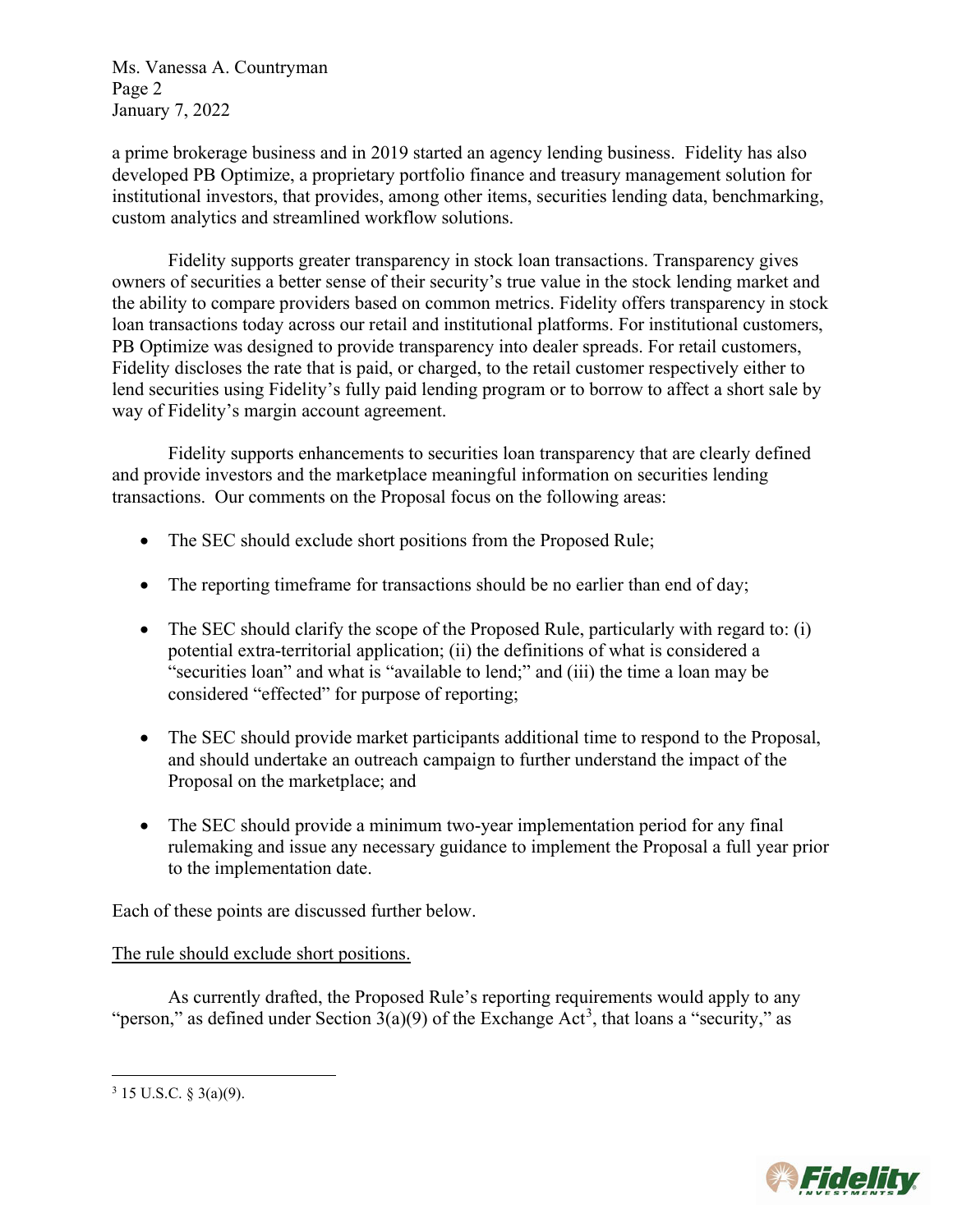Ms. Vanessa A. Countryman Page 3 January 7, 2022

defined in Section  $3(a)(10)$  of the Exchange Act<sup>4</sup>, on behalf of itself or another person. Such a broad definition would allow the Proposed Rule to require the reporting of transactions that are not considered to be part of the traditional securities lending market, which is generally characterized by transactions that are: (i) documented under securities lending agreements; (ii) booked as securities loans; and (iii) treated as securities loans for financial reporting purposes.

Short positions, whose terms are governed by a brokerage account agreement and U.S. margin rules, are not established subject to a written securities lending agreement and are not documented or booked as a securities loan between two parties. Short positions are neither carried on a firm's books and records as securities loans, nor treated as securities loans for financial reporting purposes. Therefore, we strongly urge the Commission to exclude short positions from any securities lending reporting required under the Proposed Rule.<sup>5</sup> The inclusion of short positions in the required reporting under the Proposed Rule would be inappropriate from a securities lending market perspective, as well as potentially misleading, as it could result in inaccurate double counting of loans, and will create confusion in the marketplace, frustrating the legislative intent and regulatory goals of the Proposal.

## The reporting timeframe should be no earlier than end of day.

The Proposed Rule would require a beneficial owner lender of securities, or such beneficial owner's Lending Agent or Reporting Agent, to provide to a RNSA certain detailed transaction terms for public dissemination within fifteen (15) minutes after the securities loan is effected. If one of the required transaction terms is modified during the duration of the loan, details on that modification would also need to be reported within fifteen minutes after the modification is made. The Proposed Rule would further require additional information to be reported to the RNSA within fifteen minutes after the securities loan is effected, but the RNSA would not be required to make such information publicly available.

Given the large number of detailed terms to be reported under the Proposed Rule, a fifteen-minute reporting requirement will result in the publication of incomplete and inaccurate data. Such data would be potentially misleading and ultimately not useful to market participants, particularly given that the terms of securities loans are subject to change during the course of a day and are generally not finalized until the end of the day. Accordingly, we urge the Commission to consider requiring the reporting of data under the Proposed Rule no earlier than the end of the trading day.

 $<sup>5</sup>$  The Commission should also not include short positions in the Proposed Rule because short positions are already</sup> subject to a regulatory reporting regime under FINRA Rule 4560 which requires broker-dealers to report short interest positions in all customer and proprietary accounts in all equity securities twice a month. FINRA has recently proposed changes to its short interest reporting rule. See FINRA Regulatory Notice 21-19: FINRA Requests Comments on Short Interest Position Reporting Enhancements and Other Changes Related to Short Sale Reporting. Fidelity commented on the FINRA proposal and our comments are available at: https://www.finra.org/sites/default/files/NoticeComment/Fidelity Michael%20Lyons 21-19 9.30.2021%20- %20FINRA%20RN%2021 19 NFS.pdf



 $4$  15 U.S.C. § 3(a)(10).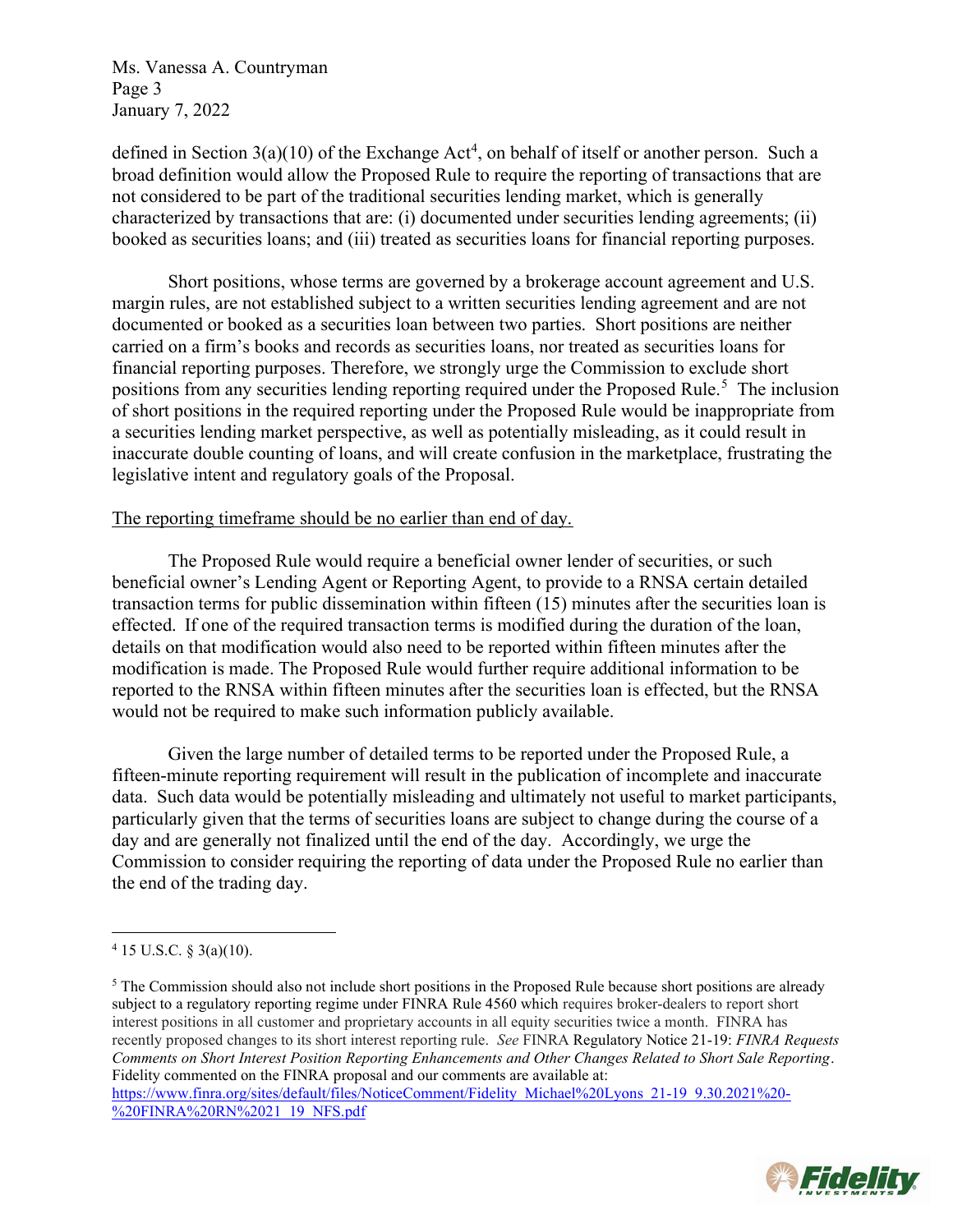Ms. Vanessa A. Countryman Page 4 January 7, 2022

# The scope of certain aspects of the Proposed Rule should be clarified.

The proposed scope and many defined terms in the Proposed Rule require clarification. For example, as currently drafted, the Proposed Rule broadly requires the reporting of loans on any type of security identified under Section  $3(a)(9)$  of the Exchange Act<sup>6</sup> and by any person, as defined under Section  $3(a)(10)$  of the Exchange Act<sup>7</sup>, who loans a security on behalf of itself or another person. With this broad reporting requirement, the extra-territorial scope of the Proposed Rule is not clear. In particular, the Proposed Rule does not clearly address whether the Proposed Rule is intended to require the reporting of loans of non-U.S. securities. We recommend that the Proposed Rule not require the reporting of loans of non-U.S. securities as such loans are already subject to reporting under the European Union's Securities Financing Transactions Regulation.<sup>8</sup>

Further, the Proposed Rule does not define what it means to "loan a security" and contemplates the reporting of a loan when it is "effected." We recommend that the Commission clearly define what it means to "loan a security" to avoid capturing transactions and data that may not be meaningful or otherwise further the Rule Proposal's transparency objective. For example, and as noted earlier, we recommend that the Commission exclude short positions from the definition of a "securities loan." We also urge the Commission to further define when a loan is "effected" and consider that, while borrowers and lenders may agree to the terms of a loan, in the marketplace, a securities loan is not considered "effected" by the parties until the loan has been contractually booked and settled, which may be an end-of-day or next day process.

The Proposed Rule also requires the reporting of the "total amount of each security that is not subject to legal or other restrictions that prevent it from being lent ('available to lend') ..."<sup>9</sup> to allow the evaluation of whether a security may be difficult or costly to borrow. As currently defined, however, we believe this proposed definition and calculation could be misleading as it may overstate the data that a lender is actually willing to lend. Without these more clearly defined terms and refined scope of the Proposed Rule, the Commission's goal to provide securities loan transparency may be undermined.

# Additional comment time and market outreach is necessary for the rulemaking process.

In 2010, Congress, through Section 984(b) of the Dodd-Frank Act, directed the Commission to "promulgate rules that are designed to increase the transparency of information available to brokers, dealers, and investors with respect to loan or borrowing securities." Since 2010, through both Democratic and Republican administrations, the SEC had not initiated this required rulemaking until November 18, 2021, when it announced the Proposal in a Press

 $7$  15 U.S.C. § 3(a)(10).

 $9$  Rule 10c-1(e).



 $6$  15 U.S.C. § 3(a)(9).

<sup>&</sup>lt;sup>8</sup> Regulation (EU) 2015/2365 of the European Parliament and of the Council of 25 November 2015 on transparency of securities financing transactions and of reuse and amending Regulation (EU) No 648/2012.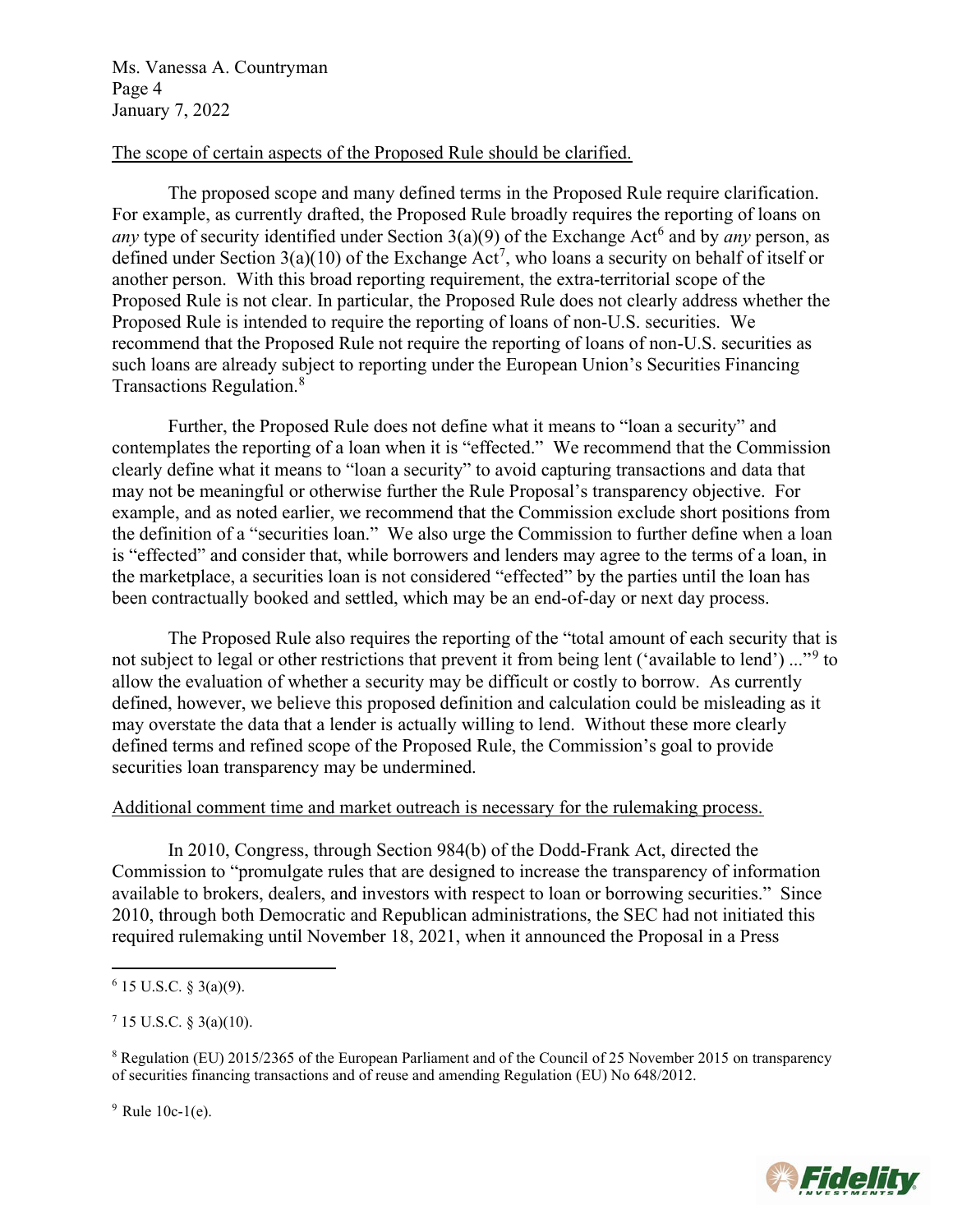Ms. Vanessa A. Countryman Page 5 January 7, 2022

Release<sup>10</sup> without a public Open Meeting. The SEC determined, as part of its rulemaking process, to provide market participants and investors just thirty (30) days to submit their views on the wide-ranging Proposal, a comment period that occurred during a global infectious disease pandemic, industry year-end processing, and multi-faith holiday periods, making it difficult to substantively comment on the Proposal.

We do not believe that thirty days is a sufficient time period for market participants and investors to fully examine the Proposal, understand its potential implications and estimate its potential costs. For this reason, we support the joint trade group's request for additional time to comment on the Proposal.<sup>11</sup> If the Commission determines not to provide this additional requested time, or in connection with an additional comment period, we urge the Commission to consider further outreach efforts to market participants and investors on the Proposal. Such outreach efforts could include, for example, issuing a second rulemaking proposal on securities lending transparency that addresses comments received on the current Proposal and/or holding a public hearing or roundtable on the Proposal, at which both written and oral comments would be accepted. These SEC outreach efforts might also include the provision of educational information to investors on the securities lending market either by the SEC's Office of Investor Education and Advocacy or through the SEC's Office of the Investor Advocate. We believe that such educational information could also help to address misinformation we have observed on social media sites and in other public forums on the topic of securities lending.

#### Implementation time period and staff guidance.

When finalized, a wide range of market participants will use technology resources to develop and code new and existing processes to implement rulemaking on securities lending transparency. These technology resources are already subject to heavy workloads due to a wide range of regulatory rulemakings currently under, or soon subject to, implementation including but not limited to, the Consolidated Audit Trail, anticipated industry move to T+1, and the requirements associated with the Commission's rule for use of derivatives by investment companies and fund of fund arrangements. Similarly, the Proposal raises numerous interpretative questions, which may or may not be addressed in a final rulemaking.

The Commission should provide a two-year implementation period for any final rulemaking on the Proposal. Advanced planning will allow market participants to strategically allocate resources among different required regulatory projects, addressing resource burdens placed on technology personnel at implementing firms. The Commission should also provide

<sup>11</sup> Several trade groups noted concerns with the 30-day comment period in a letter to the Commission and requested an extension of the comment period to allow for more fulsome consideration of the Proposed Rule; however, the Commission rejected the request. See Letter on Reporting of Securities Loans (Nov. 23, 2021), https://www.sec.gov/comments/s7-18-21/s71821-9402961-262828.pdf; see also Commissioner Hester M. Peirce, Rat Farms and Rule Comments – Statement on Comment Period Lengths (Dec. 10, 2021), https://www.sec.gov/news/statement/peirce-rat-farms-and-rule-comments-121021 ("Thirty days is typically not enough time to get feedback on a rule proposal…").



 $10$  Securities and Exchange Commission, SEC Proposes Rule to Provide Transparency in the Securities Lending Market (November 18, 2021), available at: https://www.sec.gov/news/press-release/2021-239